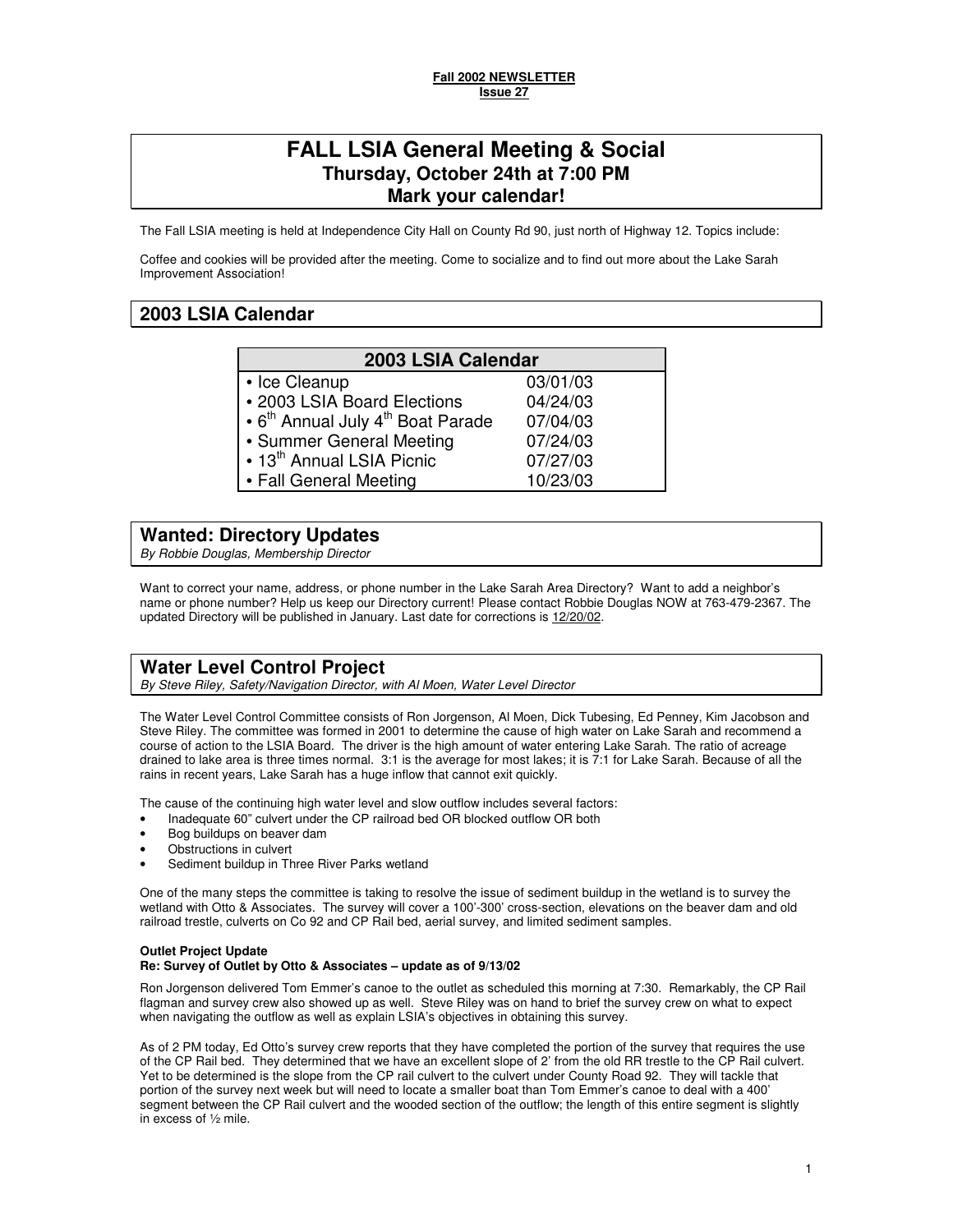As most of you know, the survey is required to complete our engineering studies to determine where to dredge the outflow and determine how much material needs to be removed from our outflow channel as it flows through the wetland owned by Three River's Parks to County 92. It will also tell us if we have the necessary slope to allow the instillation of an outflow pipe or culvert such as has been successfully installed elsewhere in similar situations. As soon as we have that information, the lake level committee chairman will meet with HCD, Mayor Swanson, Mayor Johnson, their respective engineers, DNR and Three River's Parks to determine our options and cost of same.

Our committee currently favors the instillation of a drainage pipe with a shut-off valve so that we don't have to continually remove floating bogs from our outflow and deal with sediment buildup. However, it remains to be seen whether the HCD, DNR and Three River's Parks will allow this option, assuming we have the necessary slope, and whether it is cost effective. Dredging presents its' own problems, such as how to remove and keep sediment from accumulating in the wetlands, preventing blockage from floating bogs, beavers and trees, not to mention future channel maintenance.

### **Re: Survey of Outlet by Otto & Associates - update as of 9/24/02**

The fieldwork by Otto and Associates on Lake Sarah's outflow was completed on 9/23/02. Ed Otto expects to have his survey maps completed by the end of this week. Ed has been asked to immediately forward an electronic copy of the survey to the City of Greenfield's engineer and Steve Riley will be personally delivering a paper copy to Mayor Swanson and Ali at HCD. Thereafter we will review our options.

I'd like to again personally thank the members of the lake level committee for their efforts to date, as well as others who have volunteered to help, including, but not limited to: Mike Peterson, Brad Spencer, Tom Emmer, Steve Hancock, John & Jerry Wise, Ron Lyrek, Todd Zaugg, Kevin Ward, Roger Pitts, Dick Tubesing and Pat Maloney.

### **2 Generation Watershed Management Plan public hearing November 21, 2002 at 6 p.m. Independence City Hall**

### **Public comment period for the Plan ends on October 4, 2002.** Visit

http://www.hcd.hennepin.mn.us/watershed/index.html to review the Pioneer-Sarah Creek 2nd Generation Watershed Management Plan Draft - Revised, July 12, 2002.

# **Shoreland Habitat Grants Program**

From Hennepin Conservation District

Do you hate what high water does to your grass? Native vegetation is the answer. Grant money is available to assist your efforts. Read the following and get more information.

The DNR recently sent out an announcement about their Shoreland Habitat Program grants. They will provide grants \$10,000 and up for shoreland restoration projects. This year they plan to fund larger projects of the following type (3:1 funding, DNR: Project Partner):

- Establish buffer zones along lakes and rivers
- Improve the supply or techniques for installing native aquatic plants for restoration
- Develop educational materials/forums to promote buffer zones and native aquatic plants
- Measure the effects of riparian buffer strips on water and habitat quality

For individual projects, the project has to be at least 150 feet of frontage with a 25' deep buffer. For projects on private properties, 75% of the frontage should be restored with an adjacent buffer zone of at least 25 feet depth.

The application deadline is November 1, 2002. To obtain an application, contact Carolyn Dindorf, Hennepin Conservation District, at (763)-420-2157 or email at carolyn@hcd.hennepin.mn.us. The DNR Contact is Kevin Bigalke at (651)-296-2548.

# **Wanted: Future LSIA Board Members**

Five LSIA Board of Director positions will be up for re-election in April 2003: President, Vice President, Treasurer, Government Liaison, and DNR Liaison. Though most of the Board members are willing to serve another two-year term, we are always looking for new participants. Currently, there are no candidates for the Vice President position. If you are interested, please contact Harold Burrows at 763-479-1900 for information.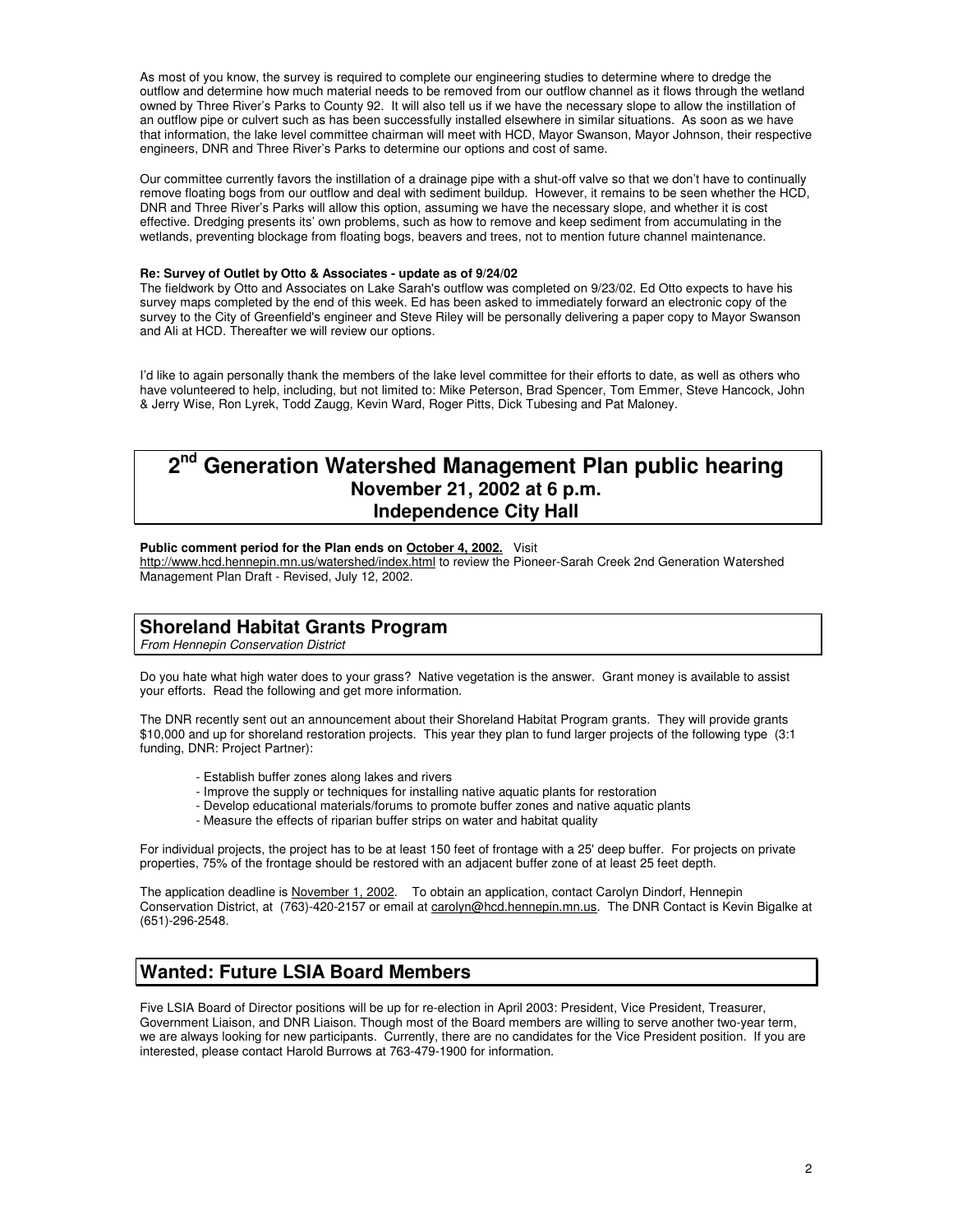# **Membership Update**

By Robbie Douglas, Membership Director

The 2002 membership total for LSIA was strong reaching 170 members compared to 145 in the year 2001. What a great way to show our support and commitment to our community! Keep an eye out for the annual membership sign-up, which should go out in January.

Superior trash numbers are also up, with a total of 70 members using the service. Talk to your neighbors and see if they are happy with their service (if they are not using Superior). We only need 5 more users to get the next price cut. If you have any membership or Superior trash questions, please call Robbie Douglas at 763-479-2367.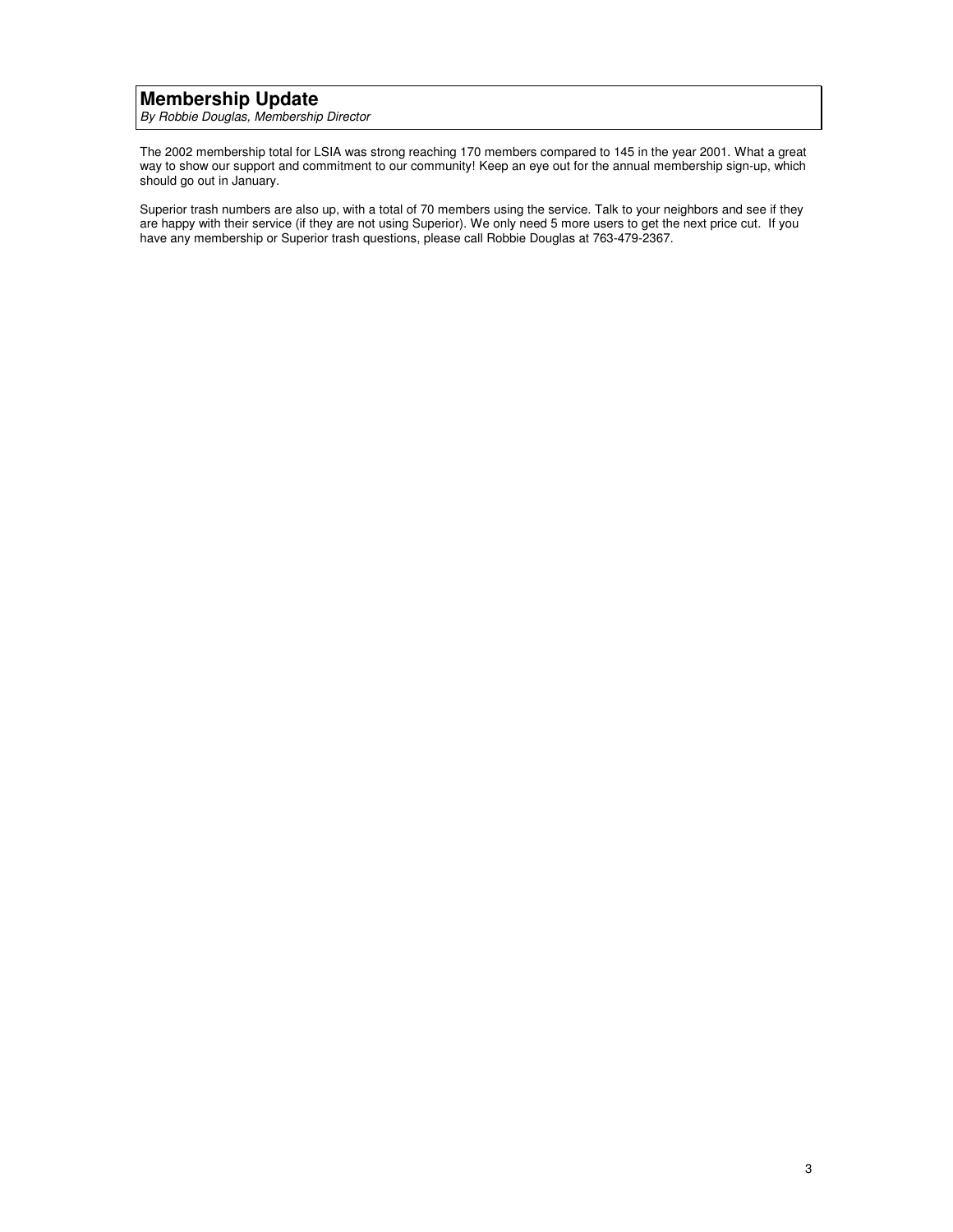### **Welcome! Welcome! Welcome!**

By Robbie Douglas, Membership Director

The LSIA Board members would like to take this opportunity to welcome all new neighbors who have moved on or around the lake in the year 2002. The Lake Sarah area continues to be a wonderful place to purchase your first home, raise a family, or finally get away from the hustle and bustle of the city and retire. We are fortunate to have such wonderful neighbors in such a beautiful setting. The following is a list of new neighbors in the area that we are aware of. If your name does not appear on the list and you have moved here in 2002, please call Robbie Douglas at 763-479-2367.

> David and Mary Allen<sup>\*</sup> Joey Schmitt\*<br>
> Tom and Angie Goodnature<sup>\*</sup> Jim Smith\* Tom and Angie Goodnature\*<br>Mary Granger\* Mary Granger\* **Andy and Missy Sorensen**<br>
> Ryan Gustafson **And And And And Laura White**\* Ryan Gustafson Brad and Laura White\* Paul Russon\* and Penny George\*

Todd and Laurie Zaug\*

\*LSIA Members

# **LSIA Activities in 2002**

By the LSIA Board of Directors

So what is LSIA all about? Here is a collection of our year 2002 activities.

- Conducted the final non-phosphorus fertilizer program.
- Supported state legislation on non-phosphorus fertilizer usage, replacing the LSIA program.
- Monitored water clarity and lake level and provided data for the MN DNR's web site.
- Launched the Lake Sarah web site at lakesarah.com to keep residents informed on lake information.
- Coordinated passage of No Wake Zone legislation with Independence and Greenfield.
- Pursued steps toward a permanent resolution to the constrained outflow from Lake Sarah, in progress.
- Surveyed eurasian watermilfoil levels and determined that past treatments of common areas are effective.
- Encouraged owners to treat their own shorelines, which reduces the overall number of weeds in the lake.
- Participated in cleanup of debris left from icehouses.
- Printed a spring Best Practices placemat, used by Dobo's Cafe to educate area residents.
- Coordinated a group rate for trash removal service from Superior.
- Represented LSIA at meetings of Pioneer-Sarah Creek Watershed Commission and Citizens Advisory Committee.
- Provided a Lake Sarah Area Directory and spring and fall newsletters for local residents.
- Helped Lake Sarah neighbors to socialize at the summer picnic.
- Held 3 LSIA membership meetings and published minutes to keep you informed and educated.

### **LSIA Accomplishments Over the Years**

By Harold Burrows, Vice President

- Brought a proposal to the DNR that resulted in the successful construction of a rough fish barrier.
- Initiated a request to the City of Independence, the City of Medina, and the Met Council to allow a sewer hookup system for failing septic systems around Lake Sarah. Continued the lobbying efforts until an "innovative" sewer system was designed and built using approximately 94 percent government financing.
- Continued to work on solving the remainder of individual failing systems until the aforementioned entities agreed to put a major sewer system around Lake Sarah (Greenfield also) and to redo the "innovative" system that was not working correctly.
- Initiated a request with the City of Independence to build paved roads around Lake Sarah. Lobbied until it was completed. LSIA supported some new council members more willing to work with us.
- Requested the Hennepin Conservation District to do a Lake survey to find pollution problems and to recommend solutions. As a result of the recommendations, two holding ponds have been built on Loretto Creek and a third has been designed. LSIA and HCD have met with Keven Leuer who has a location for a possible detention pond that would help on Dancehall (Rush) Creek.
- Coordinated a phosphorous-free fertilizer delivery program and have submitted letters to cities and elected officials to support and implement the newly enacted statewide program.
- Coordinated the general weed treatment program as well as the eurasian milfoil program.
- Worked with the City of Independence, City of Greenfield, and the DNR to pass an All-Lake No-Wake ordinance.
- Continued participation in developing the 2<sup>nd</sup> Generation Watershed Management Plan.
- Completed a survey of the Lake Sarah outlet. Currently working with CP Rail, the City of Independence, the City of Greenfield, and the Hennepin Conservation District to recommend a course of action for a long-range solution to the water level problem. This may turn out to be the biggest challenge to LSIA because of the parties involved and the potential cost.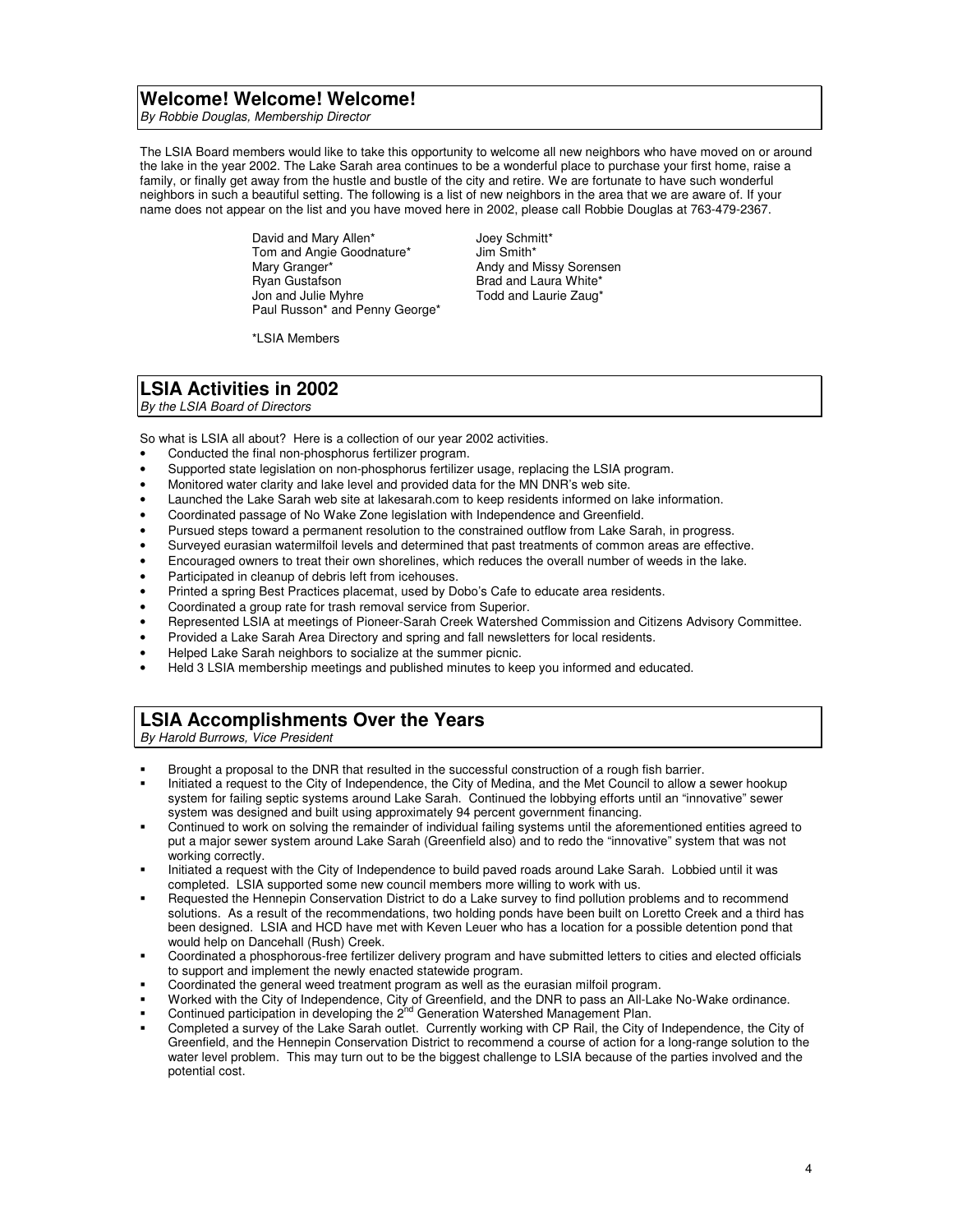### **LSIA Financial Report**

By Kevin Ward, Treasurer

Through September 10, 2002, LSIA expenditures were \$6,853.83 vs. our total 2002 budget for expenditures of \$13,465.00. The majority of these reduced expenditures are a result of the postponement of our next Pond Retention Project and the DNR's rejection of the LSIA Milfoil Treatment Plan for Lake Sarah this year. These two projects represent a \$7,500 reduction of planned LSIA 2002 expenditures. However, both of these projects will likely be carried forward in our proposed budget plan for 2003. LSIA receipts YTD totals \$6,147.50 vs. our total 2002 budgeted receipts of \$7,856.00. The majority of this shortfall is due to the elimination of a \$1,356 grant expected from the DNR for the LSIA Milfoil Treatment Plan for Lake Sarah. LSIA funds on hand through 9/10/02 are \$2,527.01 in cash plus 2 bank CDs.

### **Lake Sarah Web Site**

By Cheryl Wise, Secretary

Don't forget to bookmark the new Lake Sarah web site at www.lakesarah.com. The web site contains a number of interesting topics such as information on the current lake level (based on data from Ed Penney), charts of recent and historic lake levels, shoreland management, information on the no-wake ordinance, and upcoming LSIA events and meetings. The web site will also be used to post LSIA Board communications to Lake Sarah residents, such as no-wake zone notices or cancellation of an event.

## **Snowmobile Regulations and Safety Tips**

By Cheryl Wise, Secretary

The Minnesota DNR has a great booklet with a summary of Minnesota's 2001-2002 snowmobile regulations, rules of the road and trail, and safety tips available on their web site at http://www.dnr.state.mn.us/regulations/snowmobile/index.html. This information is also available upon request by sending an email to the DNR Information Center at info@dnr.state.mn.us or calling them at (651) 296-6157.

### **Reminder: The owner or person in lawful control of a snowmobile is jointly responsible for laws broken by a minor on that snowmobile.**

### **Minnesota Residents**

Prior to October 1, 2002, any resident of Minnesota born after December 31, 19**79** must have a snowmobile safety certificate to operate a snowmobile anywhere in Minnesota including private land.

Beginning October 1, 2002, any resident of Minnesota born after December 31, 19**76** must have a snowmobile safety certificate to operate a snowmobile anywhere in Minnesota including private land.

### **Snowmobile Safety Training**

Minnesota offers two courses to promote snowmobile safety and to train snowmobile operators. Both courses will lead to a Snowmobile Safety Certificate upon successful completion of the course. For more information, visit the Minnesota DNR website at http://www.dnr.state.mn.us/safety/snowmobile/index.html.

#### **Youth and young adult course**

The youth and young adult snowmobile safety course is an introductory course of approximately 11 hours designed primarily for the snowmobile rider with little or no experience in snowmobile operation. The course includes a hands-on operating field day. It is available to students age 12-17, and may be taken by individuals over 12 years of age who desire to take an introductory Snowmobile course.

#### **Adult course**

The adult snowmobile safety course is a one-session 4 hour course for snowmobile operators age 16 and over designed to show the student the most common causes for snowmobile accidents in Minnesota, and how to avoid becoming an accident statistic. The course may include a hands-on driving component if it is possible to do so. Students with little experience should talk to the instructor prior to the course, and may want to take the youth and young adult course prior to taking this course.

Both of these courses are taught by volunteer instructors with the assistance of Minnesota Conservation Officers. A Snowmobile Safety Certificate is issued to graduates of both snowmobile safety courses. Successful graduates can also have an endorsement placed on their driver's license.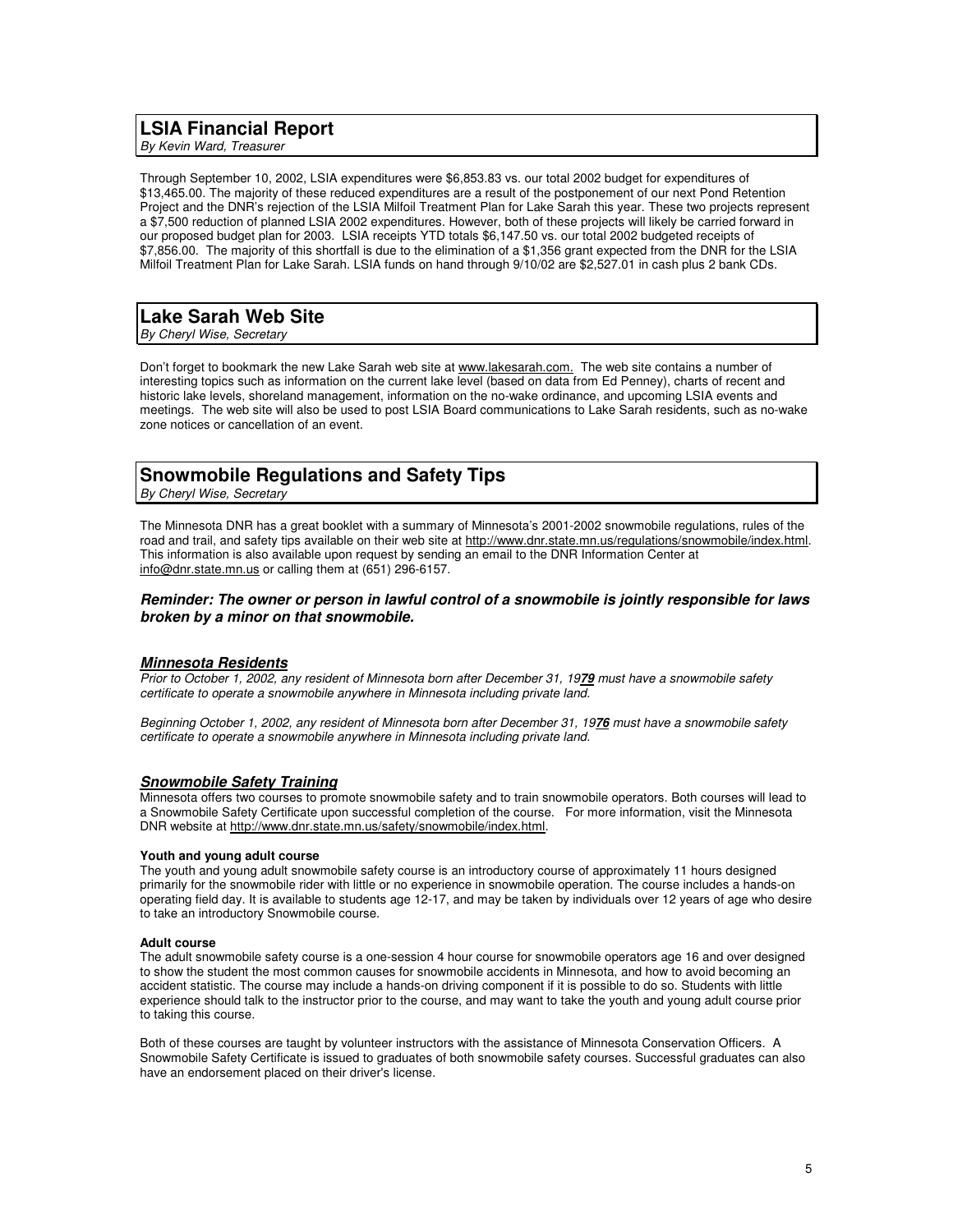## **Publication Focusing on New MN Phosphorus Lawn Fertilizer Law**

From Hennepin Conservation District

Starting this year, it is required by Minnesota state law to clean up any fertilizer spread or spilled on paved surfaces. Starting 2004, it is required to use 0% phosphate lawn fertilizer in the seven county metro and 3% phosphate or less lawn fertilizer in Greater Minnesota (with exceptions for new lawns or when a soil test shows need).

A NEW PUBLICATION that outlines this new law is now available through the Minnesota Office of Environmental Assistance (OEA). It is a joint production of the Minnesota Department of Agriculture (MDA), Minnesota Office of Environmental Assistance (OEA), University of Minnesota Extension (UM Ext) and Metro WaterShed Partners. Design and printing was done via OEA.

Take a look at the publication at www.reduce.org. There is a link to it right from their home page. Supplies are available at no cost from OEA. Call 800-877-6300 (Metro 651-215-0232), or email clearinghouse@moea.state.mn.us.

## **LSIA Picnic Squeaks Through**

By Dolores Ullstrom, Picnic Chair

The high water receded just in time for the annual LSIA Picnic on July 28 at Kim and Becky Jacobsen's wonderful gathering place. About 90 Lake Sarah area residents attended the picnic, and guests included Independence Mayor Marvin Johnson and Councilman Jim Smith, and Minnesota dignitaries Gen Olson, Steve Smith, and Penney Steele. Unfortunately, the festivities were cut short by a downpour around 5PM, but we squeezed in a lot of fun between 3 and 5PM! The cooks began their magic at 4PM, the kids games began right after that, and everyone enjoyed the great variety of foods before the rain came in earnest. Participants who arrived at the usual eating time were surprised to find that everyone was done eating and hurriedly packing up food, tables, and chairs. A big thanks to the many people who contributed their time and energy to this event.

Many local businesses and LSIA members contributed door prizes. Thanks to:

- Bill Hibbard of Budget Printing for 4 sets of personalized stationery, won by Gene & Dolores Ullstrom, Jim & Gaye Shrack, Dan & Jane Maland Cady, and Rob & Donna Sheeley.
- Holiday in Rockford for a two \$10 gift certificates, won by Steve & Teri Hoogenakker and Ryan Smith (Steve Smith).
- Holiday in Maple Plain for two 12-packs of soda, won by Ken & Marcie Kociuba and Mickey & Terri McClellan.
- North American Foods for a \$10 gift certificate, won by Brad & Lisa Spencer.
- ABC Lettering in Rockford for a T-shirt, won by Jeff & Kris Harper.
- Westbank for two T-shirts, won by Bill & Mary Ralph and Steve Hancock & Paulette Tollefson; and two caps, won by Gene & Dolores Ullstrom and Pat & Joan Lyrek.
- Burger & Chicken Express in Rockford for two \$5 gift certificates, won by Kim & Becky Jacobsen and Ken & Marcie Kociuba.
- Dueber's Variety Store in Rockford for a glass serving platter, won by Kim & Becky Jacobsen.
- Carol Weller of Weller Works for a sweatshirt, won by Mike Peterson; and a cap, won by Tim & Roberta Douglas.
- Woody's on Main in Rockford for thirteen sandwich certificates, won by Harold & Renee Burrows, Jim Smith, Val LaMere, Earl & Jean Truax, Fred & Lynette Lang, Andy & Missy Sorenson, Mickey & Terri McClellan, Steve & Julie Riley, Gene & Edi Moorhead, Craig & Mary Lou Peterson, Marvin Johnson, Steve Smith, Penney Steel.
- McDonald's Corp in Buffalo for a T-shirt, won by Steve & Julie Riley.
- McDonald's Corp in Rogers for a T-shirt, won by Gene & Dolores Ullstrom.
- McDonald's Corp in Hopkins for a frisbee, won by Steve Hancock & Paulette Tollefson.
- McDonald's Corp in St. Louis Park for a frisbee, won by Mike Peterson.
- Walmart in Buffalo for a water toy, won by Brad & Lisa Spencer.
- Target in Buffalo for two sets of 2 beach towels, won by Tim & Roberta Douglas and Steve Hancock & Paulette Tollefson.
- Scott's Books in Delano for a Weeknights Cookbook, won by Rob & Donna Sheeley; and a Weekend Cookbook.
- Axel's in Loretto for a \$25 gift certificate, won by Andy & Missy Sorenson.
- Dairy Queen in Maple Plain for five gift certificates, won by Fred and Lynette Lang, Val LaMere, Mike Peterson, Harold & Renee Burrows, and Brad & Laura White.
- Tim's Accounting Service for a golf bag, won by Dan & Jane Maland Cady.
- Coborn's for a stuffed cow, won by Kim & Becky Jacobsen.
- Dobo's Café and Bakeshop for two \$5 gift certificates, won by Pat & Joan Lyrek and Jeff & Kris Harper.
- Olson's Conoco for six 12-packs of soda, won by Bill & Mary Ralph, Steve & Teri Hoogenakker, Brad & Laura White, Andy & Missy Sorenson, Earl & Jean Truax, and Jim & Gaye Shrack.
- Maple Plain Family Center for a grill tool set, won by Craig & Mary Lou Peterson.
- Friday's in Plymouth for a \$20 gift certificate, won by Gene & Edi Moorhead.
- Tom and Sue Mizell for the paper products for the picnic.
- Ron and Mary Jorgenson's businesses for the meat and buns for the picnic.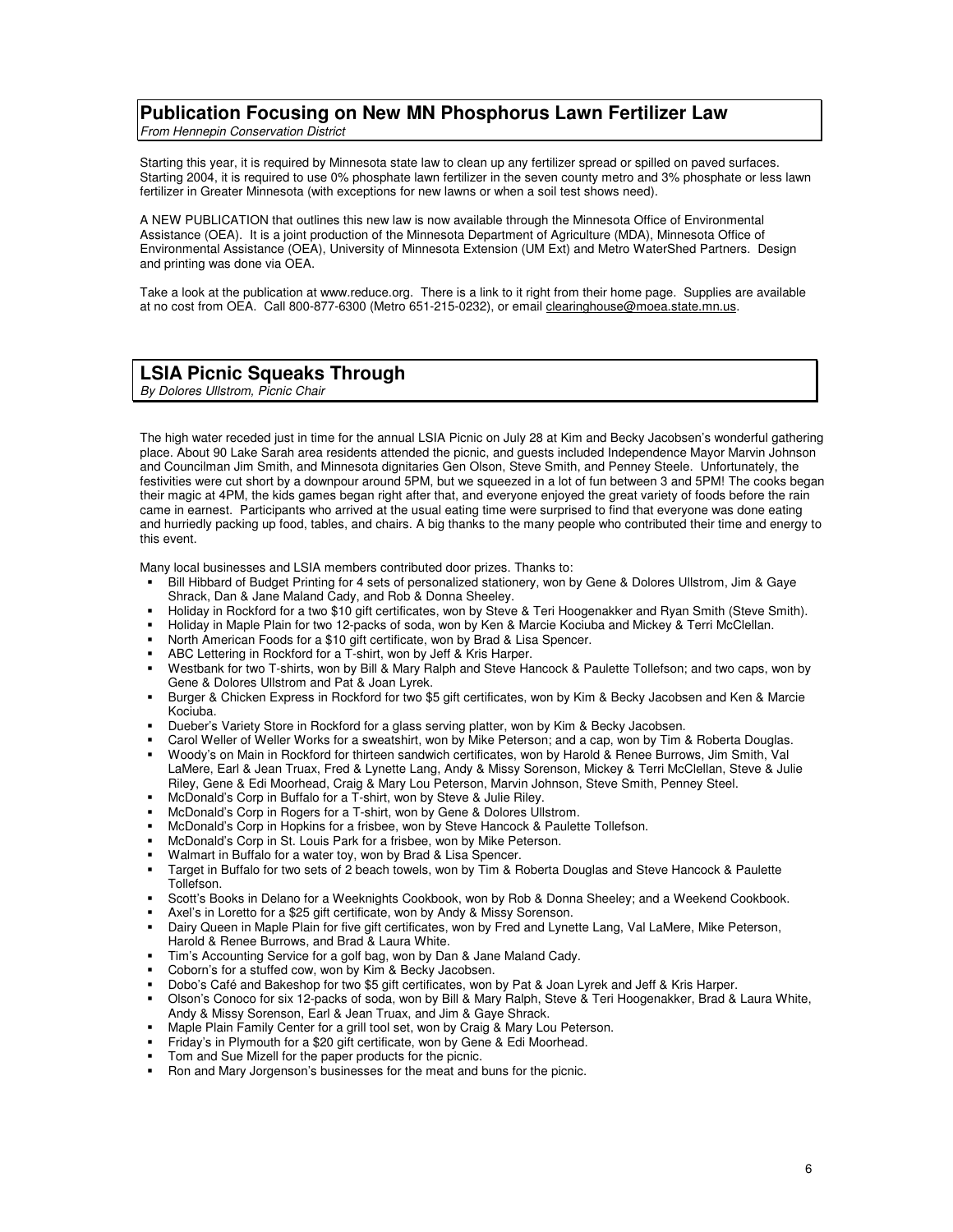### **Lake Sarah History: The Klaers Farm Has A Long History**  By Dolores Ullstrom

Not long ago, I was in the presence of Rich and Eileen Klaers and I could not help but notice the love and devotion they obviously feel for each other. Could it be that their fifty year marriage was actually made in heaven? Whatever it is, it's working and it is fun to be with them.

I went to their home to talk about Lake Sarah and its history. Rich has lived on the lake his whole life. Eileen joined him in 1952 when they married at Sts. Peter and Paul in Loretto. From a book of Klaers' family history and from their recollections, I was able to put together a short history of their farm and ancestors.

#### Area History

In 1862, during the Civil War, Congress passed the Homestead Act. Land was made available at no cost to settlers who promised to work the land for five years. This caused a great influx of immigrants who were actively recruited to settle in Minnesota. From the first census in 1857 to the 1900 census the state's population increased more than tenfold to 1,750,000. At the turn of the century, Minnesota had a diverse economy but more than half of the population was farmers.

Hennepin County was organized in 1852. The land that is now Independence and Medina was mostly forested with basswood and maple. In 1854, a group of picnickers out for adventure discovered a large lake on July 4 and named it Lake "Independence" in honor of the holiday. The City of Independence was first settled by Protestants of English descent; Medina Township was settled primarily by Germans. The earliest name of the area was Hamburg, named for the city in Germany. At a town meeting in 1858, the residents changed the name to Medina.

In 1862 the Catholic congregation of Sts. Peter and Paul was organized with services in local homes. In 1867, a small log church was built; it was replaced by a frame church in 1876. The town of Loretto was established in 1886 around a Soo Line Railroad building. The building site was purchased from the Becker family who owned a 40 acre farm in what would become the City of Loretto.

#### The First Generation

The Joseph Klaers family was among the early German immigrants. Joseph married a woman named Luzia Goergen. Their first child, Mary, died during their trip across the Atlantic. They settled in the Lake Sarah area in 1857 in the northeast corner of Independence. Their second child, Nicholas, was born in Minnesota in October 1857. Theodore was born in 1859.

### The Second Generation

Theodore Klaers married Anna Arens in 1881. The wedding was the first to be recorded in the permanent parish register established at Sts. Peter and Paul Church. Anna and Theodore settled on part of his father's land. They had eleven children.

Education was very important and all of Theodore and Anna's eleven children attended five to eight years of school. Theodore expanded his holdings to 120 acres. His habits of hard work and constant thrift paid off and he became a highly successful farmer. He was skilled at making good deals. He continued to buy land throughout the years as his children were growing up. His goal was to provide each of his sons a farm at marriage or to provide a dowry of \$500.

Theodore and Anna's farm included land on the northeast shore of Lake Sarah. In previous articles it was referred to as the Klaers' Resort because they rented out fishing boats. Theodore and Anna loved to fish and often had many visitors who came by train to spend the weekend. In the 1920s Theodore moved to Loretto to the house that is currently used as Sts Peter and Paul parish rectory, home to Father Brian Fier.

#### The Third Generation

Joseph was born May 6, 1886 and was Theo and Anna's fourth child (and second son). At the age of 30, he met a woman from St. Paul named Alice Maloney. Two years later, in 1918, they were married. At the time of Joseph's marriage, true to his word, Theodore bought him an 80 acre farm that was located on the south side of Lake Sarah. The price was \$8,000.

An 1873 map of the area shows the property belonging to John Reiffenberger. Mathias Schumacher married the Reiggenberger's only child. An 1898 map shows the property belonging to Schumacher. The story goes that Mathias and Theodore were out fishing one day and while in the boat, the deal was struck. Mathias reserved a small portion of the farm for himself and built a smaller house for himself and his wife. He lived there until his death in 1946.

Joseph and Alice had five children, two sets of twins. The eldest, James, was born in 1919. He and his wife, Geraldine, live on County Rd 90. Donald and Dolores were born in 1921. Richard and Raymond were born in 1925. Joseph was blessed with an iron constitution and had an endless capacity for work. Schooling for his children was important. They got to class by horse-drawn sled, no matter what the weather. Every Thanksgiving the family traveled across Lake Sarah by sled to join Theodore and Anna for the annual family feast.

Electricity arrived in the 1930s. Drought and depression years caused Joseph to sell his prize herd under the federal emergency relief act. He held back his six best cows with which to rebuild his herd. In 1958, at the age of 72, Joseph retired. He and Alice moved into the small house that Mathias Schumacher had built on the property.

#### The Fourth Generation

Richard Klaers stayed on the family farm. He married Eileen Grotz in 1952. Eileen, raised in Delano, considered herself a city girl. Richard and Eileen lived in the old Mathias Schumacher house for four years until they exchanged places with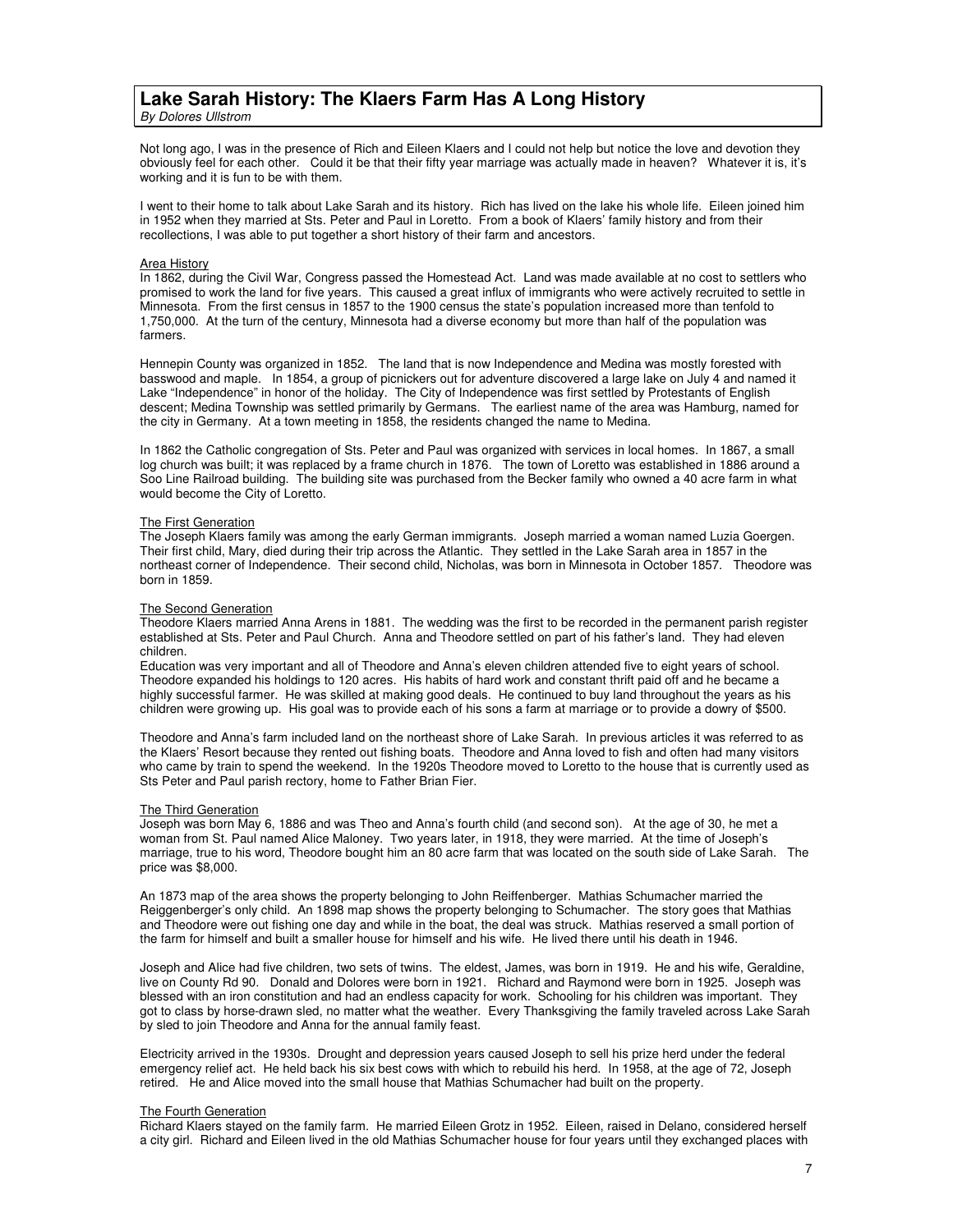Richard's parents. They had seven children. A set of twins, Joseph and Michael, were premature and died shortly after birth. They were followed by four girls and one boy, Randal. Randy and his wife, Colleen, now live on the farm. Richard and Eileen live nearby in a house built in 1982.

### The Fifth Generation

Randal Klaers married Colleen Hayes in 1985. They transitioned from dairy farming to a beef cattle operation. They raise a type of lean cattle called Buelingo. Eileen describes them as looking like an oreo cookie, dark on both ends and white in the middle. Randy and Colleen recently purchased a pair of beautiful black Percherons draft horses. They farm with them and take family and friends for hay rides.